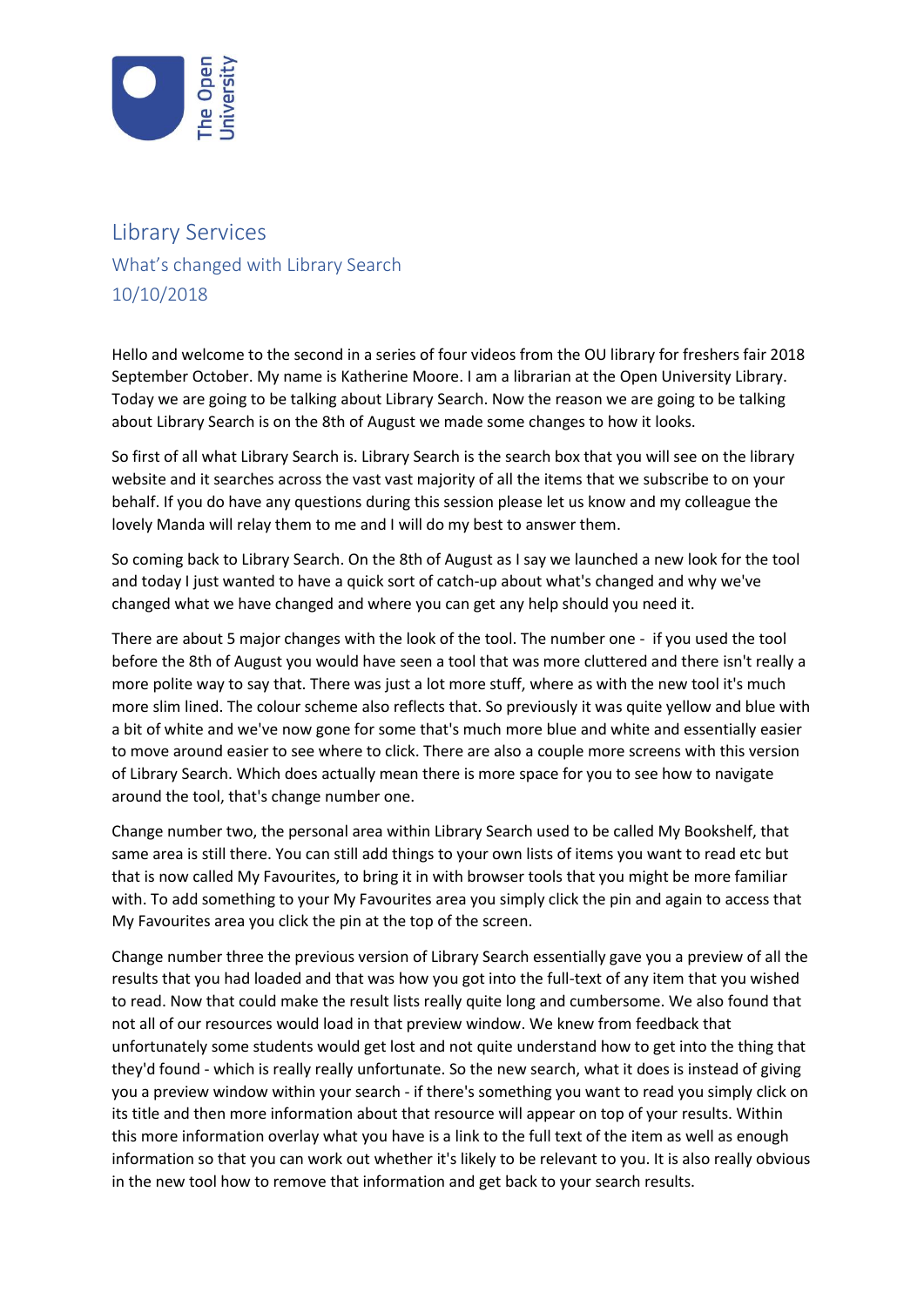

So change number - I must admit I have lost where we are.

Change number four, our journals holdings information is more obvious - for want of a better word. In our previous tool it wasn't always clear the access the library was giving you in terms of coverage in years for certain journals. That was really unfortunate but something that we weren't able to change in the last version of the tool. However in this version of the tool it is completely clear whatever journal that you wish to access which years that the library has available for you to look at.

Okay and last but not least change number five in the new version of the search we have something called a resource recommender so if you are searching for something via an acronym so for example looking for the Oxford English Dictionary and you search for the OED we can use the resource recommender to appear at the top of your search results and say 'hey we think you might be looking for the Oxford English! Dictionary, if so it's here'. That resource recommender has proved really popular and really helpful to us. So those are the big changes. Moving on to what hasn't changed.

The actual tool itself hasn't changed, all we've literally changed is the look of it so that the tool is easier to navigate. The tool will find exactly the same things as it did before, it will find them in the same order. In terms of what it can search across for the library collections that is exactly the same. It's reasonable to think that it would be a new tool because it does look really rather different to the old look but it is exactly the same tool.

Given that it's the same tool I also wanted to talk about why we bothered to make these changes. Partly we were aware that there were some issues with using the previous version of Library Search and we wanted to make it better for you.

We wanted it to be really clear how to be able to access all the lovely library content that you can with Library Search. Whenever you do anything like that to an existing product it's incredibly nerveracking because you're changing something people are already using.

With this project there were two things that made that much easier so the first one was this time we had the luxury of being able test to test with you wonderful students. We did get some volunteer students who used Library Search whilst we were watching them digitally and they were talking us through why they were clicking what they were clicking. That did mean that we then had enough information to go these parts of Library Search are working, these parts aren't and then improve it for you, which was great.

We also have the luxury this time of still being able to give you access to the previous look of Library Search. If you go into Library Search and do a search you will see a link that says return to classic view. Although most of you this time of year are new students and it's lovely to see you all and be really busy with all your inquiries at this exciting time of year. We also know we do have some students that are studying modules that will be ending in the next couple of months. Essentially we've kept that classic view for those students so that they can go and back and use the version that they know if they so wish to. But I essentially would recommend using the new version.

We have had an awful lot of positive feedback from students about it. Having said that there is obviously help available, there is no way we would make a change like this and not want to get your feedback and make sure we can help you as much as possible. So that help is in the form questions